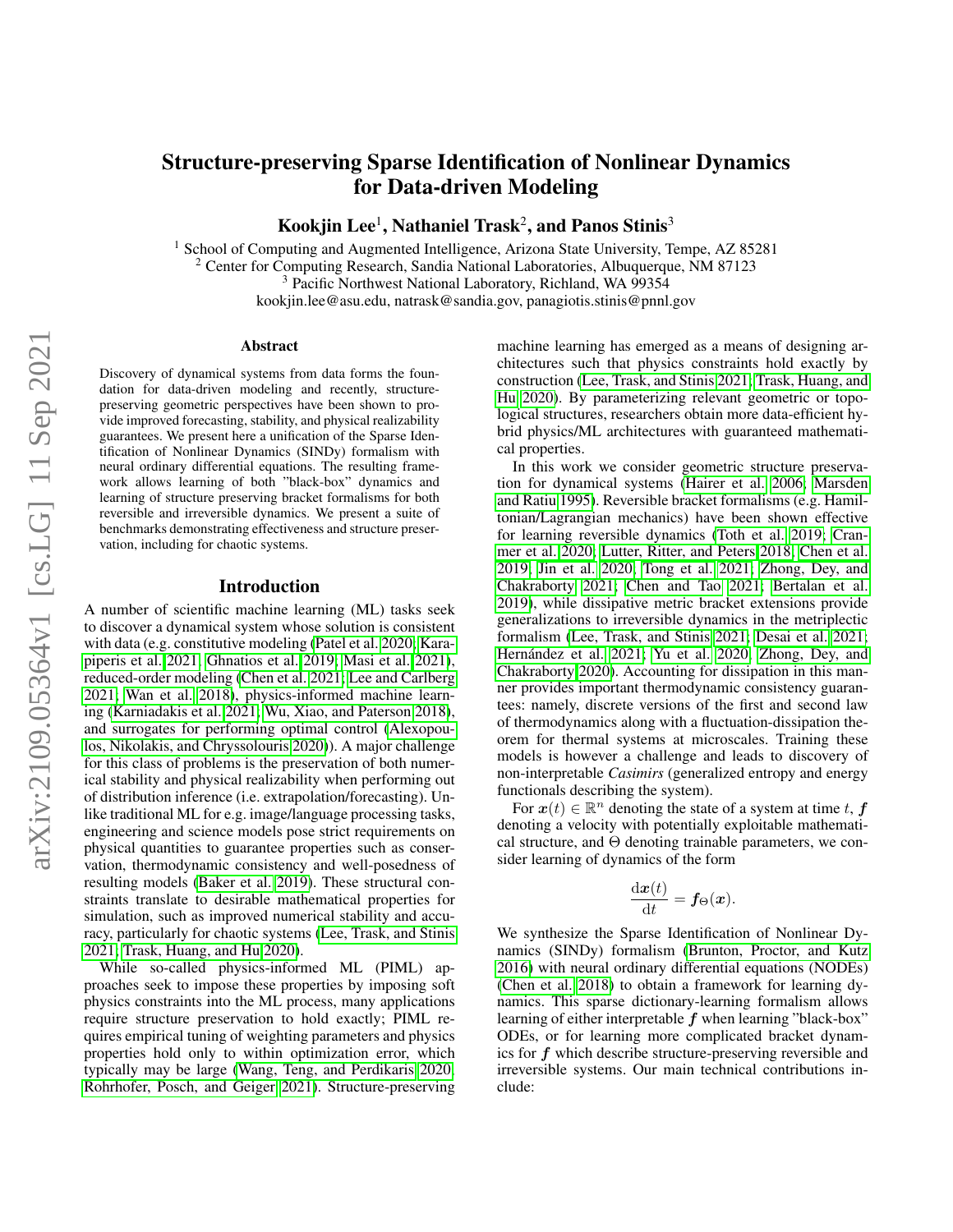- a novel extension of SINDy into neural ODE settings, including a training strategy with L1 weight decay and pruning,
- the first application of SINDy with structurepreservation, including: black-box, Hamiltonian, GENERIC, and port-Hamiltonian formulations
- empirical demonstration on the effectiveness of the proposed algorithm for a wide array of dynamics spanning: reversible, irreversible, and chaotic systems.

# Sparse Identification of Nonlinear Dynamics (SINDy)

The Sparse Identification of Nonlinear Dynamics (SINDy) method aims to identify the dynamics of interest using a sparse set of dictionaries such that

$$
\boldsymbol{f}_{\Theta}(\boldsymbol{x}) = (\boldsymbol{\phi}(\boldsymbol{x})^{\sf T} \Xi)^{\sf T},
$$

where  $\Xi \in \mathbb{R}^{p \times n}$  is the coefficient matrix and  $\phi(z) \in \mathbb{R}^{1 \times p}$ denotes a "library" vector consisting of candidate functions, e.g., constant, polynomials, and so on.

From measurements of states (and derivatives), we can construct a linear system of equations:

$$
\dot{X} = \Phi(X)\Xi
$$

where  $X \in \mathbb{R}^{m \times n}$  and  $\dot{X} \in \mathbb{R}^{m \times n}$  are collections of the states  $x(t)$  and the (numerically approximated) derivatives  $\frac{d\boldsymbol{x}}{dt}$  sampled at time indices  $\{t_1, \ldots, t_m\}$  such that

$$
[X]_{ij} = x_j(t_i), \quad \text{and} \quad [\dot{X}]_{ij} = \frac{\mathrm{d}x_j}{\mathrm{d}t}(t_i).
$$

A library,  $\Phi(X) \in \mathbb{R}^{m \times p}$ , consists of candidate nonlinear functions, e.g., constant, polynomial, and trigonometric terms:

$$
\Phi(X) = \begin{bmatrix} 1 & X & \mathbb{P}_2(X) & \cdots & \cos(X) & \cdots \end{bmatrix},
$$

where  $P_2$  is a function of the quadratic nonlinearities such that the *i*th row of  $\mathbb{P}_2(X)$  is defined as, for example, with  $n=3$ ,

$$
[\mathbb{P}_2(X)]_i^{\mathsf{T}} = [x_1^2(t_i), x_1(t_i)x_2(t_i),x_1(t_i)x_3(t_i), x_2^2(t_i), x_2(t_i)x_3(t_i), x_3^2(t_i)].
$$

Lastly,  $\Xi \in \mathbb{R}^{p \times n}$  denotes the collection of the unknown coefficients  $\Xi = [\xi_1, \dots, \xi_n]$ , where  $\xi_i \in \mathbb{R}^p$ ,  $i = 1, \dots, n$ are sparse vectors.

Typically, only X is available and  $\dot{X}$  is approximated numerically. Thus, in SINDy,  $\dot{X}$  is considered to be noisy, which leads to a new formulation:

$$
\dot{X} = \Phi(X)\Xi + \eta Z,
$$

where  $Z$  is a matrix of independent identically distributed unit normal entries and  $\eta$  is noise magnitude. To compute the sparse solution Ξ, SINDy employs either the least absolute shrinkage and selection operator (LASSO) [\(Tibshirani](#page-8-10) [1996\)](#page-8-10) or sequential threshold least-squares method [\(Brun](#page-7-18)[ton, Proctor, and Kutz 2016\)](#page-7-18). LASSO is an L1-regularized regression technique and the sequential threshold leastsquares method is an iterative algorithm which repetitively zeroes out entries of Ξ and solves least-squares problems with remaining entries of Ξ.

## Neural SINDy

One evident weakness of SINDy is that it requires the derivatives of the state variable either empirically measured or numerically computed. To resolve this issue, we propose to use the training algorithm introduced in neural ordinary differential equations (NODEs) [\(Chen et al. 2018\)](#page-7-19) with L1 weight decay. In addition, we propose the magnitude-based pruning strategy to retain only the dictionaries with significant contributions.

## Neural Ordinary Differential Equations

NODEs [\(Chen et al. 2018\)](#page-7-19) are a family of deep neural network models that parameterize the time-continuous dynamics of hidden states  $z(t)$  using a system of ODEs:

$$
\frac{\mathrm{d}\boldsymbol{z}(t)}{\mathrm{d}t} = \boldsymbol{f}_{\Theta}(\boldsymbol{z},t),
$$

where  $z(t)$  is a time-continuous representation of a state,  $f_{\Theta}$ is a parameterized (trainable) velocity function, and  $\Theta$  is a set of neural network weights and biases.

In the forward pass, given the initial condition  $z(0)$ , a hidden state at any time index can be obtained by solving the initial value problem (IVP). A black-box time integrator can be employed to compute the hidden states with the desired accuracy:

$$
\tilde{\mathbf{z}}(t_1),\ldots,\tilde{\mathbf{z}}(t_m)=\text{ODESolve}(\mathbf{z}(0),\mathbf{f}_{\Theta},t_1,\ldots,t_m).
$$

The model parameters  $\Theta$  are then updated with an optimizer, which minimizes a loss function measuring the difference between the output and the target variables.

Dictionary-based parameterization As in the original SINDy formulation, we assume that there is a set of candidate nonlinear functions to represent the dynamics

<span id="page-1-1"></span><span id="page-1-0"></span>
$$
f_{\Theta}(z) = (\phi(z)^{\mathsf{T}} \Xi)^{\mathsf{T}}, \tag{1}
$$

where, again,  $\Xi \in \mathbb{R}^{p \times n}$  is a trainable coefficient matrix and  $\phi(z) \in \mathbb{R}^{1 \times p}$  denotes a library vector. In this setting, the learnable parameters of NODE become  $\Theta = \Xi$ .

Sparsity inducing loss: L1 weight decay (Lasso) Following SINDy, to induce sparsity in Ξ we add an L1 weight decay to the main loss objective for the mean absolute error:

$$
\mathcal{L} = \frac{1}{n_{\text{train}}} \sum_{\ell=1}^{n_{\text{train}}} \sum_{i=1}^{m} \left\| \boldsymbol{z}^{(\ell)}(t_i) - \tilde{\boldsymbol{z}}^{(\ell)}(t_i) \right\|_1 + \lambda \left\| \boldsymbol{\Xi} \right\|_1, (2)
$$

where  $||X||_1 = \sum_{l,k} |[X]_{lk}|.$ 

Pruning Taking linear combinations of candidate functions in Eq. [\(1\)](#page-1-0) admits implementation as a linear layer, specified by Ξ, which does not have biases or nonlinear activation. To further sparsify the coefficient matrix  $\Xi$ , we employ the magnitude-based pruning strategy:

<span id="page-1-2"></span>
$$
[\Xi]_{lk} = 0 \quad \text{if} \quad [\Xi]_{lk} < \tau \tag{3}
$$

We find that pruning is essential to find the sparse representation of Ξ and will provide empirical evidence obtained from the numerical experiments. In next Section, we detail how we use the pruning strategy during the training process.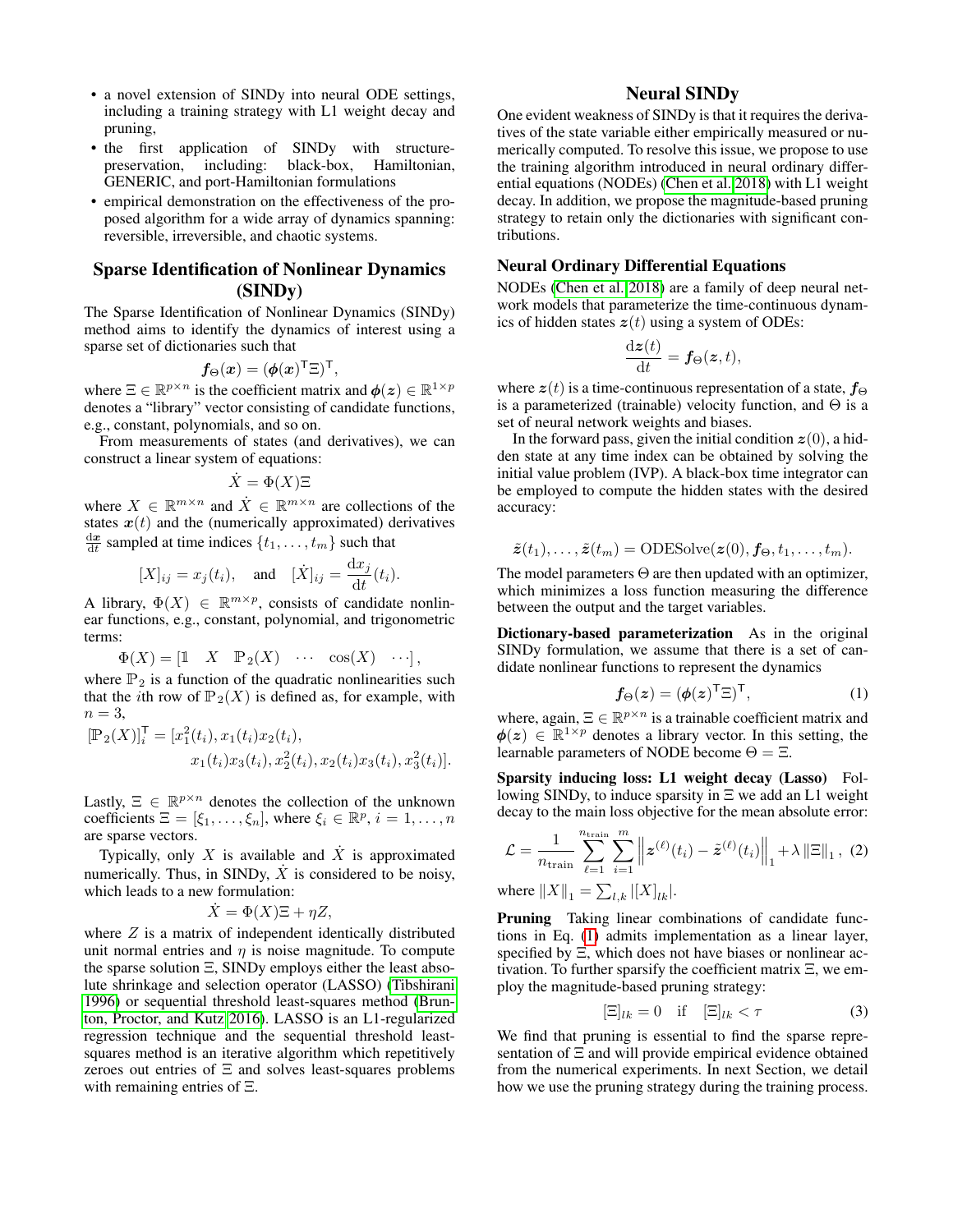## **Training**

We employ mini-batching to train the proposed neural network architecture. For each training step, we randomly sample  $n_{\text{batch}}$  trajectories from the training set and then randomly sample initial points from the selected  $n_{\text{batch}}$  trajectories to assemble  $n_{\text{batch}}$  sub-sequences of length  $\ell_{\text{batch}}$ . We solve IVPs with the sample initial points, measure the loss (Eq. [\(2\)](#page-1-1)), and update the model parameters  $\Theta$  via Adamax. After the update, we prune the model parameters using the magnitude-based pruning as shown in [\(3\)](#page-1-2). Algorithm [1](#page-2-0) summarizes the training procedure.

<span id="page-2-0"></span><sup>1</sup> Initialize Θ 2 for  $(i = 0; i < n_{\text{max}}; i = i + 1)$  do  $\mathbf{3}$  Sample  $n_{\text{batch}}$  trajectories randomly from  $\mathcal{D}_{\text{train}}$ 4 Sample initial points randomly from the sampled trajectories:  $\boldsymbol{x}_{s(r)}^r$ ,  $s(r) \in [0, \ldots, m - \ell_{\text{batch}} - 1]$ for  $r=1,\ldots,n_{\mathrm{batch}}$  $\begin{array}{l} \mathbf{s}\quad |\quad \ \ \tilde{\boldsymbol{x}}(t_1),\ldots,\!\hat{\boldsymbol{x}}(t_m)\!\!=\!\!\mathrm{ODESolve}(\boldsymbol{x}^r_{s(r)},\boldsymbol{f_\Theta},t_1,\!\ldots\!,t_m), \end{array}$ for  $r = 1, \ldots, n_{\text{batch}}$ 6 Compute the loss  $\mathcal{L}$  (Eq. [\(1\)](#page-1-0)) <sup>7</sup> Update Θ via SGD 8 Prune  $\Theta$  based on the magnitude (Eq. [\(3\)](#page-1-2)) <sup>9</sup> end

## Experimental results with neural SINDy

We implement the proposed method in PYTHON 3.7.2 and PYTORCH 1.9.0 [\(Paszke et al. 2019\)](#page-7-20). In all training, we use Adamax [\(Kingma and Ba 2015\)](#page-7-21) with an initial learning rate 0.01 and use exponential learning rate decay with the multiplicative factor, 0.9987. In the following experiments, we set the penalty weight as  $\lambda = 10^{-4}$  and the pruning threshold as  $\tau = 10^{-6}$ . For ODESolve, we use the Dormand–Prince method (dopri5) [\(Dormand and Prince 1980\)](#page-7-22) with relative tolerance  $10^{-7}$  and absolute tolerance  $10^{-9}$  unless otherwise specified. All experiments are performed on MAC-BOOK PRO with M1 CPU and 16 GB memory.

Dictionary construction In the following experiment, we employ a set of polynomials,  $\mathcal{P}_{n,d}$ , where n is the number of variables and  $d$  is the maximal total degree of polynomials in the set. An example set,  $P_{3,2}$  is given as

$$
\mathcal{P}_{3,2} = \{1, x_1, x_1^2, x_1x_2, x_1x_3, x_2, x_2^2, x_2x_3, x_3^2\}.
$$

## Experiment set

We examine the performance of the proposed method for a number of dynamical systems (see Table [1](#page-3-0) for the equations):

- Hyperbolic example,
- Cubic oscillator,
- Van der Pol oscillator,
- Hopf bifurcation,
- Lorenz system.

To generate data, we base our implementation on the code from [\(Liu, Kutz, and Brunton 2020\)](#page-7-23): generating 1600 training trajectories, 320 validating trajectories, and 320 test trajectories. For the first four example problems, we use time step size  $\Delta t = 0.01$  and total simulation time  $t \in [0, 51.20]$ . For Lorenz, we use  $\Delta t = 0.0005$  and  $t \in [0, 2.56]$ . For training, we use  $n_{\text{max}} = 500$  and  $n_{\text{max}} = 2000$  for the first four example problems and the last example problem, respectively. In Appendix, a comparison against a "black-box" feed-forward neural network with fully-connected layers is presented; we report the performance of both the black-box neural network and the proposed network measured in terms of time-instantaneous mean-squared error (MSE).

Table [1](#page-3-0) shows the ground truth equations and equations identified by using neural SINDy. We use  $\mathcal{P}_{2,3}$ ,  $\mathcal{P}_{3,3}$ , and  $\mathcal{P}_{3,2}$ , respectively, for the first three example problems, the fourth example problem, and the last example problem. During training, coefficients with small magnitude are pruned (i.e., setting them as 0) and are not presented in Table. We also report the learned coefficients without the pruning strategy in Appendix, which highlights that the pruning is required to zero out the coefficients of small magnitude.

Figure [1](#page-3-1) depicts examples of reference trajectories and trajectories computed from identified dynamics, where the trajectories are chosen from the test set. As reported in the Appendix, time-instantaneous MSEs computed by nSINDy are several orders of magnitude smaller ( $10^6 \sim 10^8$  smaller) than those computed by the black-box NODEs.

# Neural SINDy for structure preserving parameterization

#### GENERIC structure-preserving parameterization

In the following, we present neural SINDy for a structurepreserving reversible and irreversible dynamics modeling approach. An alternative formalism for irreversible dynamics based on port-Hamiltonians is included in the appendix.

**GENERIC formalism** We begin by reviewing the general equation for the nonequilibrium reversible–irreversible coupling (GENERIC) formalism.

In GENERIC, the evolution of an observable  $A(x)$  is assumed to evolve under the gradient flow

$$
\frac{\mathrm{d}A}{\mathrm{d}t} = \{A, E\} + [A, S]
$$

where  $E$  and  $S$  denote generalized energy and entropy, and  $\{\cdot,\cdot\}$  and  $[\cdot,\cdot]$  denote a Poisson bracket and an irreversible metric bracket. The Poisson bracket is given in terms of a skew-symmetric Poisson matrix  $L$  and the irreversible bracket is given in terms of a symmetric positive semidefinite friction matrix M,

$$
\{A, B\} = \frac{\partial A}{\partial x} L \frac{\partial B}{\partial x}, \text{ and } [A, B] = \frac{\partial A}{\partial x} M \frac{\partial B}{\partial x}.
$$

Lastly, the GENERIC formalism requires two degeneracy conditions defined as

$$
L\frac{\partial S}{\partial x} = 0
$$
, and  $M\frac{\partial E}{\partial x} = 0$ .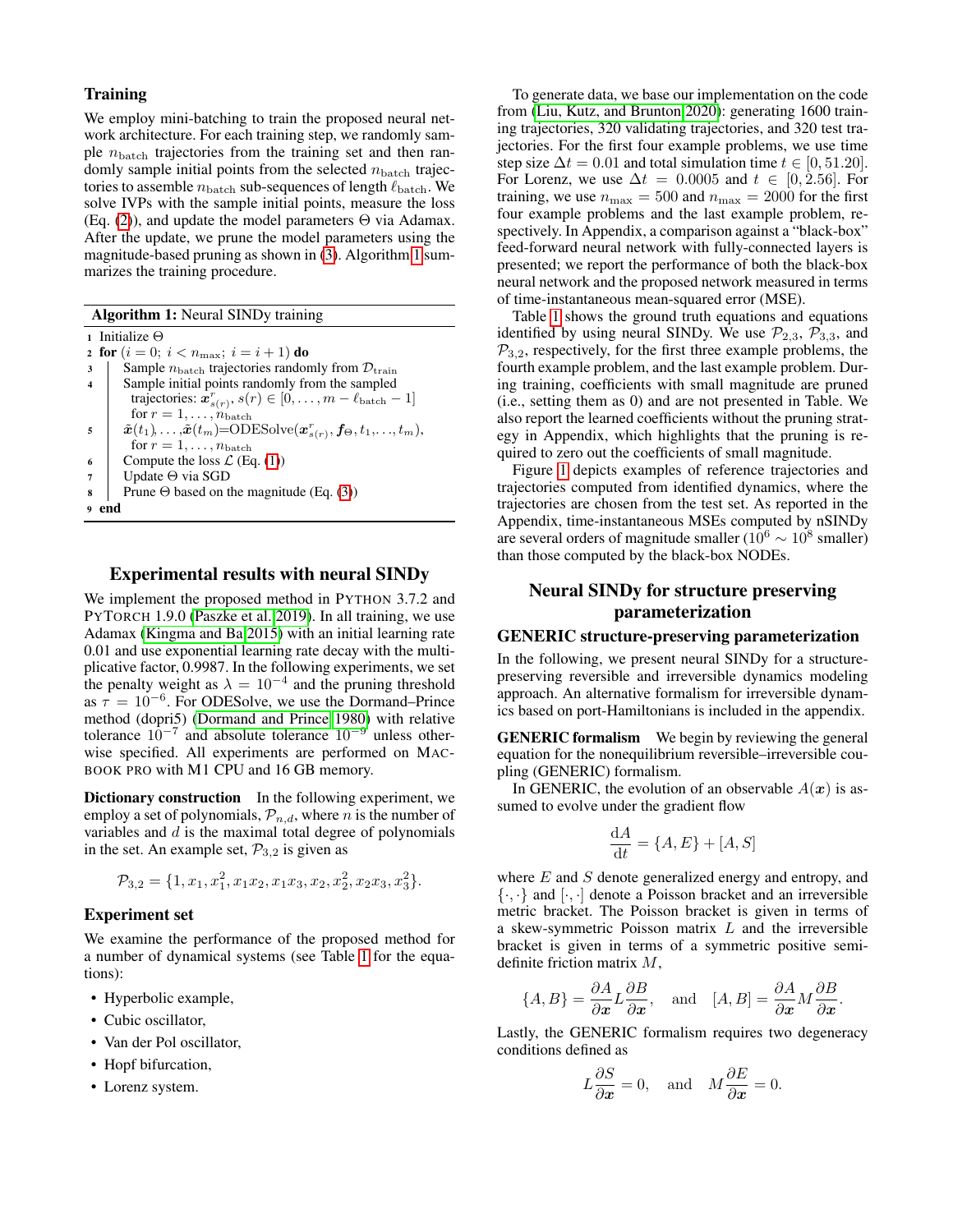<span id="page-3-0"></span>

| Eq. name         | Ground truth                       | Identified                                                              |
|------------------|------------------------------------|-------------------------------------------------------------------------|
| Hyperbolic       | $\dot{x} = -0.05x$                 | $\dot{x} = -0.050006x$                                                  |
|                  | $\dot{y} = x^2 - y$                | $\dot{y} = 1.000063x^2 - 1.000063y$                                     |
| Cubic oscillator | $\dot{x} = -0.1x^3 + 2y^3$         | $\dot{x} = -0.100075x^3 + 2.000019y^3$                                  |
|                  | $\dot{y} = -2x^3 - 0.1y^3$         | $\dot{y} = -1.999906x^3 - 0.099915y^3$                                  |
| Van der Pol      | $\dot{x} = y$                      | $\dot{x} = 1.000015y$                                                   |
|                  | $\dot{y} = -x + 2y - 2x^2y$        | $\dot{y} = -1.000043x + 2.000271y - 1.999807x^2y$                       |
| Hopf bifurcation | $\dot{\mu}=0$                      | $\dot{\mu}=0$                                                           |
|                  | $\dot{x} = \mu x + y - x^3 - xy^2$ | $\dot{x} = 0.999237 \mu x + 1.000174 y - 0.999523 x^3 - 0.999582 x y^2$ |
|                  | $\dot{y} = \mu y - x - yx^2 - y^3$ | $\dot{y} = 0.999515 \mu y - 0.999821 x - 0.999276 y x^2 - 0.999409 y^3$ |
| Lorenz           | $\dot{x} = -10x + 10y$             | $\dot{x} = -10.000108x + 9.999878y$                                     |
|                  | $\dot{y} = 28x - xz - y$           | $\dot{y} = 27.999895x - 0.999998xz - 0.999883y$                         |
|                  | $\dot{z} = xy - \frac{8}{3}z$      | $\dot{z} = 1.000017xy - 2.666697z$                                      |

<span id="page-3-1"></span>Table 1: [nSINDy experiments] The equation names, the ground truth equations, and the identified equations by using nSINDy.



Figure 1: [nSINDy experiments] Examples of reference trajectories (solid lines) and computed trajectories (dashed lines) from learned dynamics.

With the state variables  $\mathbf{x} = [q, p, S]^{\mathsf{T}}$ , the GENERIC formalism defines the evolution of  $x$  as

$$
\frac{\mathrm{d}\boldsymbol{x}}{\mathrm{d}t} = L\frac{\partial E}{\partial \boldsymbol{x}} + M\frac{\partial S}{\partial \boldsymbol{x}}.\tag{4}
$$

Parameterization for GENERIC Here, we review the parameterization technique, developed in [\(Oettinger 2014\)](#page-7-24) and further extended into deep learning settings in [\(Lee,](#page-7-7) [Trask, and Stinis 2021\)](#page-7-7). As for the Hamiltonian Eq. [\(5\)](#page-5-0), we parameterize the total energy such as

$$
E_{\theta_1}(q, p, S) = (\phi(q, p, S)^{\mathsf{T}} \Xi)^{\mathsf{T}},
$$

with  $\theta_1 = \Xi$ . Then we parameterize the symmetric irreversible dynamics via the bracket

$$
[A, B]_{\theta_2} = \zeta_{\alpha\beta,\mu\nu} \frac{\partial A}{\partial x_\alpha} \frac{\partial E_{\theta_1}}{\partial x_\beta} \frac{\partial B}{\partial x_\mu} \frac{\partial E_{\theta_1}}{\partial x_\nu},
$$

where

$$
\zeta_{\alpha\beta,\mu\nu} = \Lambda^m_{\alpha\beta} D_{mn} \Lambda^n_{\mu\nu}.
$$

<span id="page-3-2"></span>The matrices,  $\Lambda$  and  $D$ , are skew-symmetric and symmetric positive semi-definite matrices, respectively, such that

$$
\Lambda_{\alpha\beta}^m = -\Lambda_{\beta\alpha}^m, \text{ and } D_{mn} = D_{nm},
$$

where the skew-symmetry and the symmetric positive semidefiniteness can be achieved by the parameterization tricks

$$
\Lambda = \frac{1}{2}(\tilde{\Lambda} - \tilde{\Lambda}^{\mathsf{T}}), \text{ and } D = \tilde{D}\tilde{D}^{\mathsf{T}},
$$

where  $\tilde{\Lambda}$  and  $\tilde{D}$  are matrices with learnable entries and, thus,  $\theta_2 = [\Lambda, \ddot{D}].$ 

With this parameterization, the irreversible part of the dynamics is given by

$$
[\boldsymbol{x},S]_{\theta_2} = M_{\theta_2} \frac{\partial S}{\partial \boldsymbol{x}} = \zeta_{\alpha\beta,\mu\nu} \frac{\partial E_{\theta_1}}{\partial x_\beta} \frac{\partial S}{\partial x_\mu} \frac{\partial E_{\theta_1}}{\partial x_\nu}
$$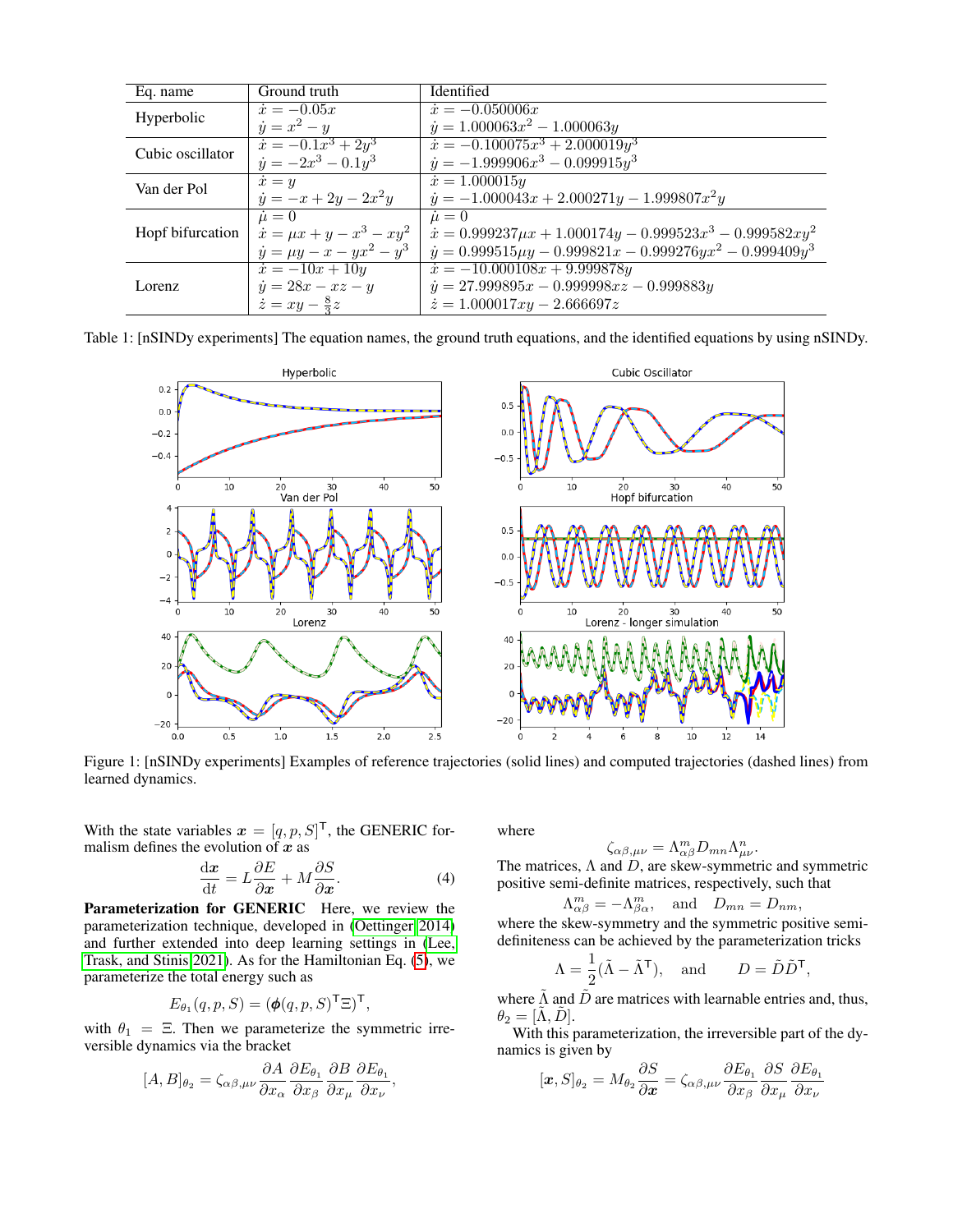<span id="page-4-0"></span>

| Eq. name   | Parameterization | Ground truth                                                | Identified                                                                                                         |
|------------|------------------|-------------------------------------------------------------|--------------------------------------------------------------------------------------------------------------------|
| <b>DNO</b> | nSINDy           | $q = p$<br>$ \dot{p} = -3\sin(q) - 0.04p $<br>$S = 0.04p^2$ | $\dot{q} = 0.999622p$<br>$\dot{p} = -2.8645 \sin(q) - 0.04001p - 0.1340q + 0.0190q^{3}$<br>$\dot{S} = 0.040081p^2$ |
|            |                  | nSINDy - GNN $E = 0.5p^2 - 3\cos(q) + S$                    | $E_{\theta_1} = 0.500144p^2 - 2.999785\cos(q) + 0.998337S$                                                         |

Table 2: [GENERIC structure preservation] The equation names, the ground truth equations, and the identified equations by using nSINDy (non structure preserving parameterization) and nSINDy - GNN (GENERIC structure preserving parameterization).

,

<span id="page-4-1"></span>

Figure 2: [GENERIC structure preservation] Examples of reference trajectories (solid lines) and computed trajectories (dashed lines) from learned dynamics.

and, as a result,  $f_{\Theta}$  is now defined as

$$
f_{\Theta} = \{x, E_{\theta_1}\} + [x, S] = L \frac{\partial E_{\theta_1}}{\partial x} + M_{\theta_2} \frac{\partial S}{\partial x}
$$

with  $\Theta = [\theta_1, \theta_2]$ .

Experiments An example problem (with their reference mathematical formulations) considered in this paper is:

• Damped nonlinear oscillator from [\(Shang and](#page-8-11) Öttinger [2020\)](#page-8-11): the ground truth equation can be written in the GENERIC formalism (Eq. [\(4\)](#page-3-2)) with the following components:

$$
L = \begin{bmatrix} 0 & 1 & 0 \\ -1 & 0 & 0 \\ 0 & 0 & 0 \end{bmatrix}, \quad M = 0.04 \begin{bmatrix} 0 & 0 & 0 \\ 0 & 1 & -p \\ 0 & -p & p^2 \end{bmatrix},
$$
  
and 
$$
E(q, p, S) = \frac{p^2}{2} - 3\cos(q) + S.
$$

Alternatively, the equation for the dynamics can be written as

$$
\dot{q} = p,
$$
  
\n $\dot{p} = -3\sin(q) - 0.04p$   
\n $\dot{S} = 0.04p^2.$ 

In the experiment, we assume that we have knowledge on  $L$  and that the measurements on  $S$  are available. That is, the nSINDy method with the GENERIC structure preservation seeks the unknown  $M$  and  $E$ . For generating data, we base our implementation on the code from [\(Shang and](#page-8-11) Öttinger [2020\)](#page-8-11). We generate 800 training trajectories, 160 validation trajectories, and 160 test trajectories with  $\Delta t = 0.001$  and the simulation time  $[0, 5.12]$ . We use a dictionary consisting of polynomials and trigonometric functions:

$$
\mathcal{P} = {\mathcal{P}_{2,3}, \cos(q), \sin(q), \cos(p), \sin(p)}.
$$

<span id="page-4-2"></span>

Figure 3: [GENERIC structure preservation]  $\frac{dE}{dt}$  and  $\frac{dS}{dt}$  of the reference system (black solid line), the system identified by nSINDy (red dotted line), and the system identified by nSINDy - GNN (lightblue dashed line).

We consider the same experimental settings that are used in the above experiments: Adamax optimizer with the initial learning rate 0.01, exponential learning rate decay with a factor 0.9987, L1-penalty weight  $10^{-4}$ , pruning threshold 10<sup>−</sup><sup>6</sup> , dopri5 for the ODE integrator with 10<sup>−</sup><sup>7</sup> and 10<sup>−</sup><sup>9</sup> for relative and absolute tolerances, and, finally,  $n_{\text{max}} = 300$ .

Table [2](#page-4-0) reports the coefficients of the identified systems when nSINDy and nSINDy - GNN are used. With  $n_{\text{max}} =$ 300, nSINDy fails to correctly identify the system, whereas nSINDy - GNN identifies the exact terms correctly and computes the coefficients accurately. Figure [2](#page-4-1) depicts the ground truth trajectory and the trajectory computed from the learned dynamics function (nSINDy - GNN). Figure [3](#page-4-2) shows the advantages of using GENERIC structure preservation via plots of  $\frac{dE}{dt}$  and  $\frac{dS}{dt}$ . The difference between structure-preserving  $\frac{d}{dt}$  and  $\frac{d}{dt}$ . The untertainties between structure-preserving and non-structure-preserving parameterization is shown dramatically in the plot of  $\frac{dE}{dt}$ ; the structure-preserving parameterization produces  $\frac{dE}{dt} = 0$ , whereas the non-structurepreserving parameterization produces fluctuating values of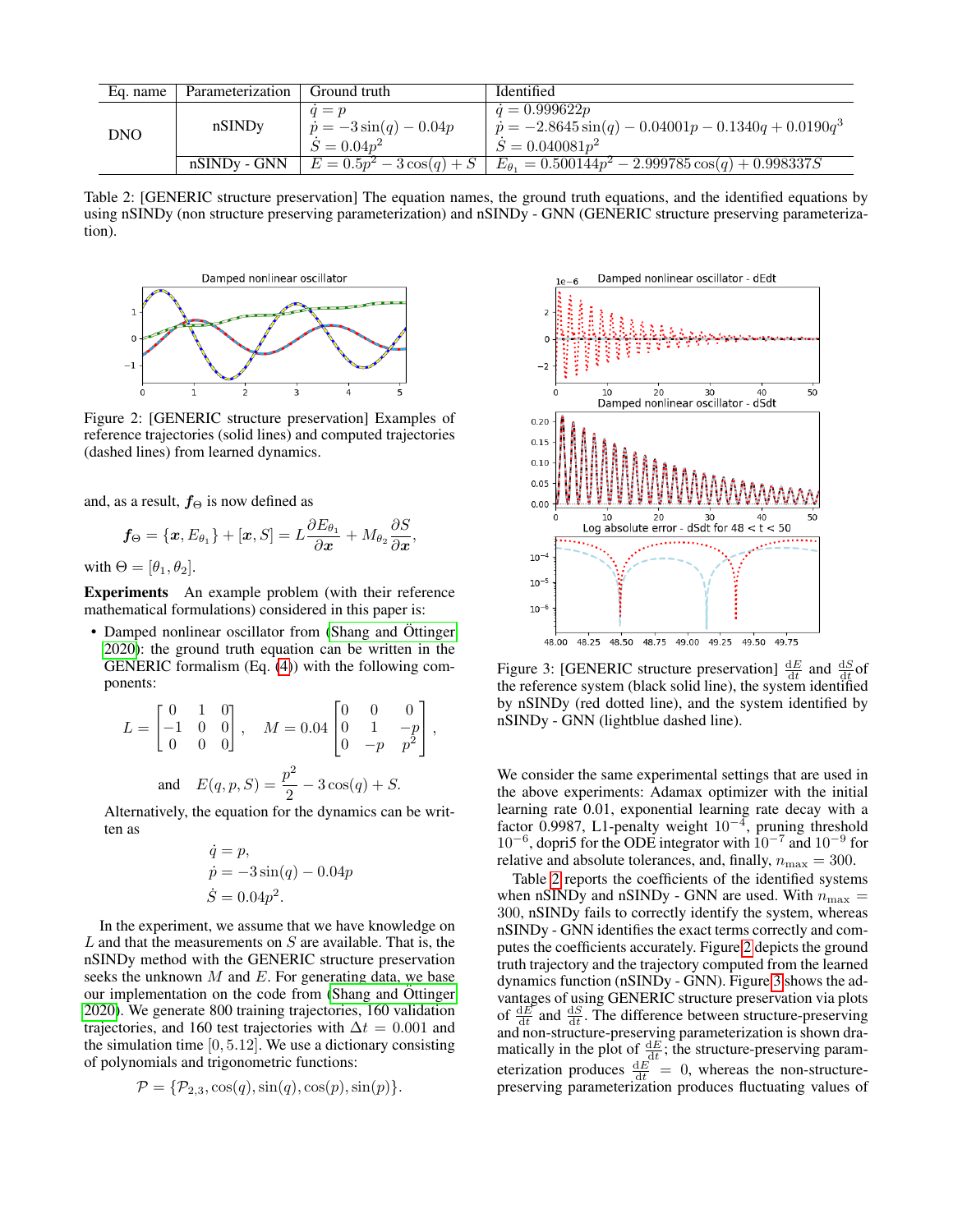<span id="page-5-1"></span>

| Eq. name          | Parameterization | Ground truth                                | Identified                                              |
|-------------------|------------------|---------------------------------------------|---------------------------------------------------------|
| Ideal mass-spring | nSINDy           | $q=p$                                       | $\dot{q} = 0.999989p$                                   |
|                   |                  | $\dot{v} = -a$                              | $\dot{p} = -1.000030q$                                  |
|                   | $nSINDy-HNN$     | $\mathcal{H}(q,p) = 0.5q^2 + 0.5p^2$        | $\mathcal{H}(q,p) = 0.499991q^2 + 0.500033p^2$          |
| Ideal pendulum    | nSINDy           | $q=p$                                       | $\dot{q} = 1.000018p + 0.034095q - 0.004796q^{3}$       |
|                   |                  | $\dot{p} = -6\sin(q)$                       | $\dot{p} = -5.890695 \sin(q) - 0.107052q$               |
|                   | $nSINDy - HNN$   | $\mathcal{H}(q,p) = 6 - 6 \cos(q) + 0.5p^2$ | $\mathcal{H}(q,p) = 6 - 5.999838 \cos(q) + 0.500014p^2$ |

Table 3: [Hamiltonian structure preservation] The equation names, the ground truth equations, and the identified equations by using nSINDy (non structure preserving parameterization) and nSINDy - HNN (Hamiltonian structure preserving parameterization).

<span id="page-5-2"></span>

Figure 4: [Hamiltonian structure preservation]Examples of reference trajectories (solid lines) and computed trajectories (dashed lines) from learned dynamics.

 $\frac{\mathrm{d}E}{\mathrm{d}t}$ .

## Hamiltonian structure-preserving parameterization

In the following, we consider the Hamiltonian structurepreserving parameterization technique proposed in Hamiltonian neural networks (HNNs) [\(Greydanus, Dzamba, and](#page-7-25) [Yosinski 2019\)](#page-7-25): parameterizing the Hamiltonian function  $\mathcal{H}(q,p)$  as  $\mathcal{H}_{\Theta}(q,p)$  such that

$$
\mathcal{H}_{\Theta} = (\phi(q, p)^{\mathsf{T}} \Xi)^{\mathsf{T}}.
$$
 (5)

.

With the above parameterization and  $\mathbf{x} = [q, p]^{\mathsf{T}}$ , the dynamics can be modeled as

$$
\begin{bmatrix} \frac{\mathrm{d}q}{\mathrm{d}t} \\ \frac{\mathrm{d}p}{\mathrm{d}t} \end{bmatrix} = \begin{bmatrix} -\frac{\partial \mathcal{H}_{\Theta}}{\partial p} \\ \frac{\partial \mathcal{H}_{\Theta}}{\partial q} \end{bmatrix},
$$

i.e.,  $f_{\Theta}$  is now defined as  $f_{\Theta} = [-\frac{\partial \mathcal{H}_{\Theta}}{\partial p}, \frac{\partial \mathcal{H}_{\Theta}}{\partial q}]^{\top}$ . Then the loss objective can be written as

$$
\left\|\frac{\partial \mathcal{H}_{\Theta}}{\partial p} - \frac{\mathrm{d}q}{\mathrm{d}t}\right\|_{1} + \left\|\frac{\partial \mathcal{H}_{\Theta}}{\partial q} + \frac{\mathrm{d}p}{\mathrm{d}t}\right\|_{1}
$$

As noted in [\(Lee, Trask, and Stinis 2021\)](#page-7-7), with canonical coordinates  $\boldsymbol{x} = [q, p]^{\mathsf{T}}$ , and canonical Poisson matrix  $L =$ 

<span id="page-5-3"></span>

Figure 5: [Hamiltonian structure preservation] The Hamiltonian function measured by the trajectories computed with nSINDy (red dashed line) and nSINDy-HNN (blue dashed line). Figure below depicts the Hamiltonian functions measured by the trajectories computed for extended numerical simulation time, i.e., 100 seconds (the training simulation time is 9 seconds).

$$
\begin{bmatrix} 0 & 1 \\ -1 & 0 \end{bmatrix}
$$
, and  $M = 0$ , the GENERIC formalism in Eq. (4)   
recovery Hamiltonian dynamics.

Experiments We examine the performance of the proposed method with a list of example dynamic systems:

- <span id="page-5-0"></span>• Ideal mass-spring,
- Ideal pendulum.

For generating data, we base our implementation on the code from [\(Greydanus, Dzamba, and Yosinski 2019\)](#page-7-25). We generate 800 training trajectories, 160 validation trajectories, and 160 test trajectories. For the mass spring and the pendulum problem, we use  $\Delta t = 0.1$  and  $\Delta t = 1/15$ , respectively, and the simulation time is set as  $[0, 3]$  and  $[0, 9]$ , respectively.

Table [3](#page-5-1) shows the ground truth equations and equations identified by using neural SINDy. For the mass spring problem, we use  $\mathcal{P}_{2,3}$  and for the pendulum problem we use a dictionary consisting of polynomials and trigonometric functions:

$$
\mathcal{P} = \{ \mathcal{P}_{2,3}, \cos(q), \sin(q), \cos(p), \sin(p) \}
$$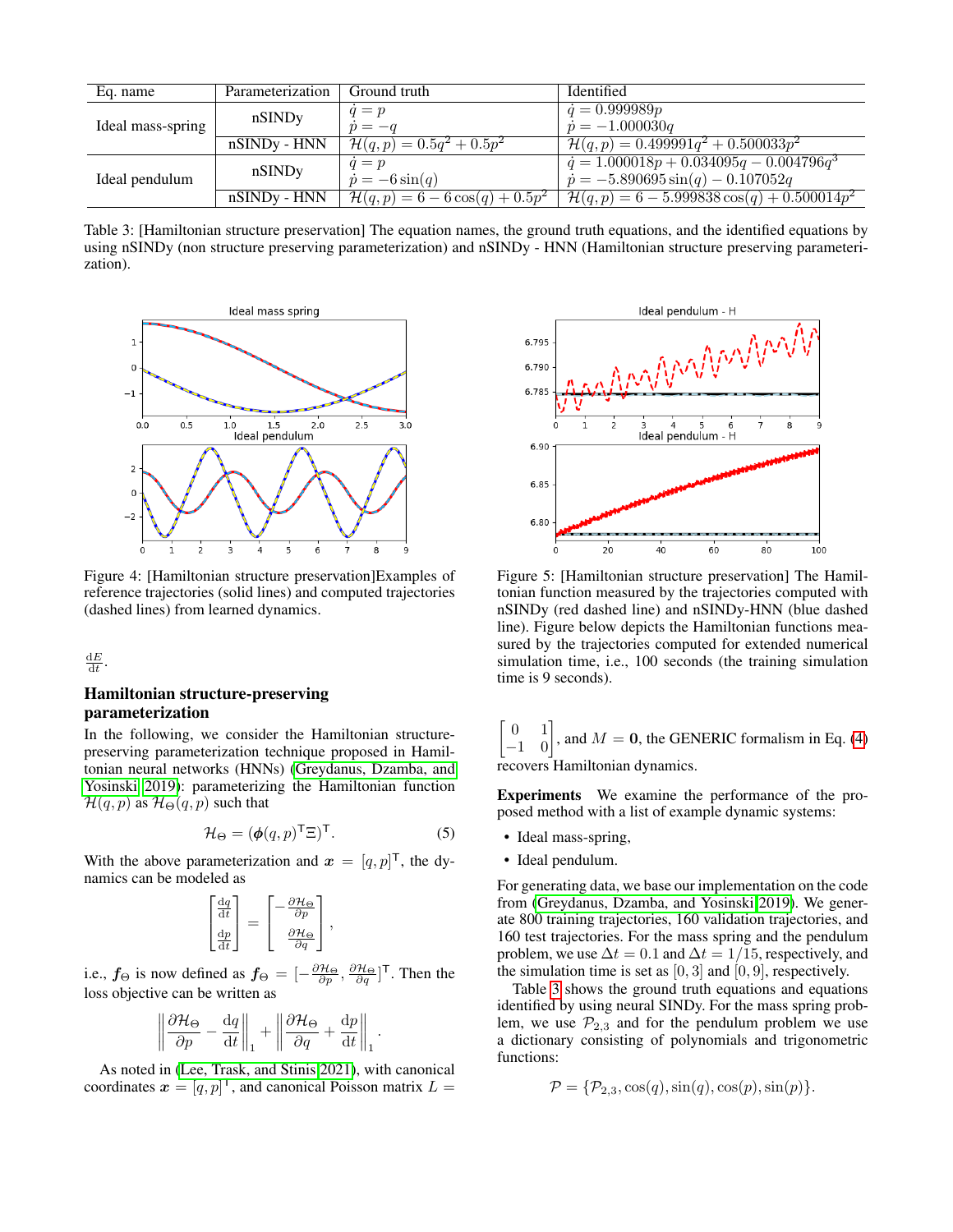Again, we use the same experimental settings described above for the GENERIC parameterization. In Table [3,](#page-5-1) we presented results obtained by two different parameterization techniques: 1) the "plain" dictionary approach (Eq. [\(1\)](#page-1-0)) denoted by (nSINDy) and 2) the Hamiltonian approach (Eq [\(5\)](#page-5-0)) denoted by (nSINDy - HNN).

Figure [4](#page-5-2) depicts examples of reference trajectories and trajectories computed from identified dynamics, where the trajectories are chosen from the test set. Figure [5](#page-5-3) depicts how the energy is being conserved in the dynamics learned with nSINDy-HNN, whereas the plain apporach (nSINDy) fails to conserve the energy.

## **Discussion**

Limitation The proposed method shares the same limitations of the original SINDy method: successful identification requires inclusion of the correct dictionaries in the library. Potential alternatives are well-studied in the literature and include either adding an extra "black-box" neural network to compensate missing dictionaries or designing a neural network that can learn dictionaries from data (such as in [\(Sahoo, Lampert, and Martius 2018\)](#page-8-12)).

The gradient-based parameter update and the magnitudebased pruning could potentially zero out unwanted coefficients in a special case: when the signs of the coefficients need to be changed in the later stage of the training. If the magnitude of the loss term becomes very small (and the gradient as well), the updated coefficients may satisfy the pruning condition shown in [\(3\)](#page-1-2).

Lastly, when adaptive step-size ODE solvers are used (e.g., dopri5), numerical underflow may occur. This can be mitigated by trying different initialization for the coefficients, or smaller batch length  $\ell_{\text{batch}}$ . However, further study regarding robust initialization is required.

#### Related work

System identification In [\(Schmidt and Lipson 2009\)](#page-8-13), the proposed method uses a genetic algorithms to identify governing physical laws (Lagrangian or Hamiltonian) from measurements of real experiments. A seminal work on sparse regression methods for system identification has been proposed in [\(Brunton, Proctor, and Kutz 2016\)](#page-7-18). Then the sparse regression methods have been extended to various settings, e.g., for model predictive control [\(Kaiser, Kutz,](#page-7-26) [and Brunton 2018\)](#page-7-26), and for identifying dynamics in latent space using autoencoders [\(Hinton and Salakhutdinov 2006\)](#page-7-27) and then learning parsimonious representations for the latent dynamics [\(Champion et al. 2019\)](#page-7-28). Also, the sparse regression methods have been applied for identifying partial differential equations (PDEs) [\(Rudy et al. 2017,](#page-8-14) [2019\)](#page-8-15). For identifying PDEs, deep-learning-based approaches such as physics-informed neural networks [\(Raissi, Perdikaris, and](#page-8-16) [Karniadakis 2019\)](#page-8-16) and PDE-net [\(Long et al. 2018\)](#page-7-29) have been studied recently.

Structure preserving neural network Designing neural network architectures that exactly enforces important physical properties has been an important topic and studied extensively. Parameterization techniques that preserve physical structure include Hamiltonian neural networks [\(Greydanus,](#page-7-25) [Dzamba, and Yosinski 2019;](#page-7-25) [Toth et al. 2019\)](#page-8-5), Lagrangian neural networks [\(Cranmer et al. 2020;](#page-7-10) [Lutter, Ritter, and Pe](#page-7-11)[ters 2018\)](#page-7-11), port-Hamiltonian neural networks [\(Desai et al.](#page-7-16) [2021\)](#page-7-16), and GENERIC neural networks (Hernández et al. [2021;](#page-7-17) [Lee, Trask, and Stinis 2021\)](#page-7-7). Neural network architectures that mimic the action of symplectic integrators have been proposed in [\(Chen et al. 2019;](#page-7-12) [Jin et al. 2020;](#page-7-13) [Tong](#page-8-6) [et al. 2021\)](#page-8-6), and a training algorithm exploiting physical invariance for learning dynamical systems, e.g., time-reversal symmetric, has been studied in [\(Huh et al. 2020\)](#page-7-30).

## Conclusion

We have proposed a simple and effective deep-learningbased training algorithm for a dictionary-based parameterization of nonlinear dynamics. The proposed algorithm is based on the training procedure introduced in neural ordinary differential equations (NODE) [\(Chen et al. 2018\)](#page-7-19) and employs L1-weight decay of model parameters and magnitude-based pruning strategy, inspired by sparse identification of nonlinear dynamics (SINDy) [\(Brunton, Proctor,](#page-7-18) [and Kutz 2016\)](#page-7-18). We have further extended the dictionarybased parameterization approach to structure-preserving parameterization techniques, such as Hamiltonian neural networks, GENERIC neural networks, and port-Hamiltonian networks. For a suite of benchmark problems, we have demonstrated that the proposed training algorithm is very effective in identifying the underlying dynamics from data with expected gains from imposing structure-preservation.

## Acknowledgments

N. Trask and P. Stinis acknowledge funding under the Collaboratory on Mathematics and Physics-Informed Learning Machines for Multiscale and Multiphysics Problems (PhILMs) project funded by DOE Office of Science (Grant number DE-SC001924). N. Trask and K. Lee acknowledge funding from the DOE Early Career program. Sandia National Laboratories is a multi-mission laboratory managed and operated by National Technology and Engineering Solutions of Sandia, LLC., a wholly owned subsidiary of Honeywell International, Inc., for the U.S. Department of Energy's National Nuclear Security Administration under contract DE-NA0003525. This paper describes objective technical results and analysis. Any subjective views or opinions that might be expressed in the paper do not necessarily represent the views of the U.S. Department of Energy or the United States Government.

#### References

<span id="page-6-0"></span>Alexopoulos, K.; Nikolakis, N.; and Chryssolouris, G. 2020. Digital twin-driven supervised machine learning for the development of artificial intelligence applications in manufacturing. *International Journal of Computer Integrated Manufacturing*, 33(5): 429–439.

<span id="page-6-1"></span>Baker, N.; Alexander, F.; Bremer, T.; Hagberg, A.; Kevrekidis, Y.; Najm, H.; Parashar, M.; Patra, A.; Sethian, J.; Wild, S.; et al. 2019. Workshop report on basic research needs for scientific machine learning: Core technologies for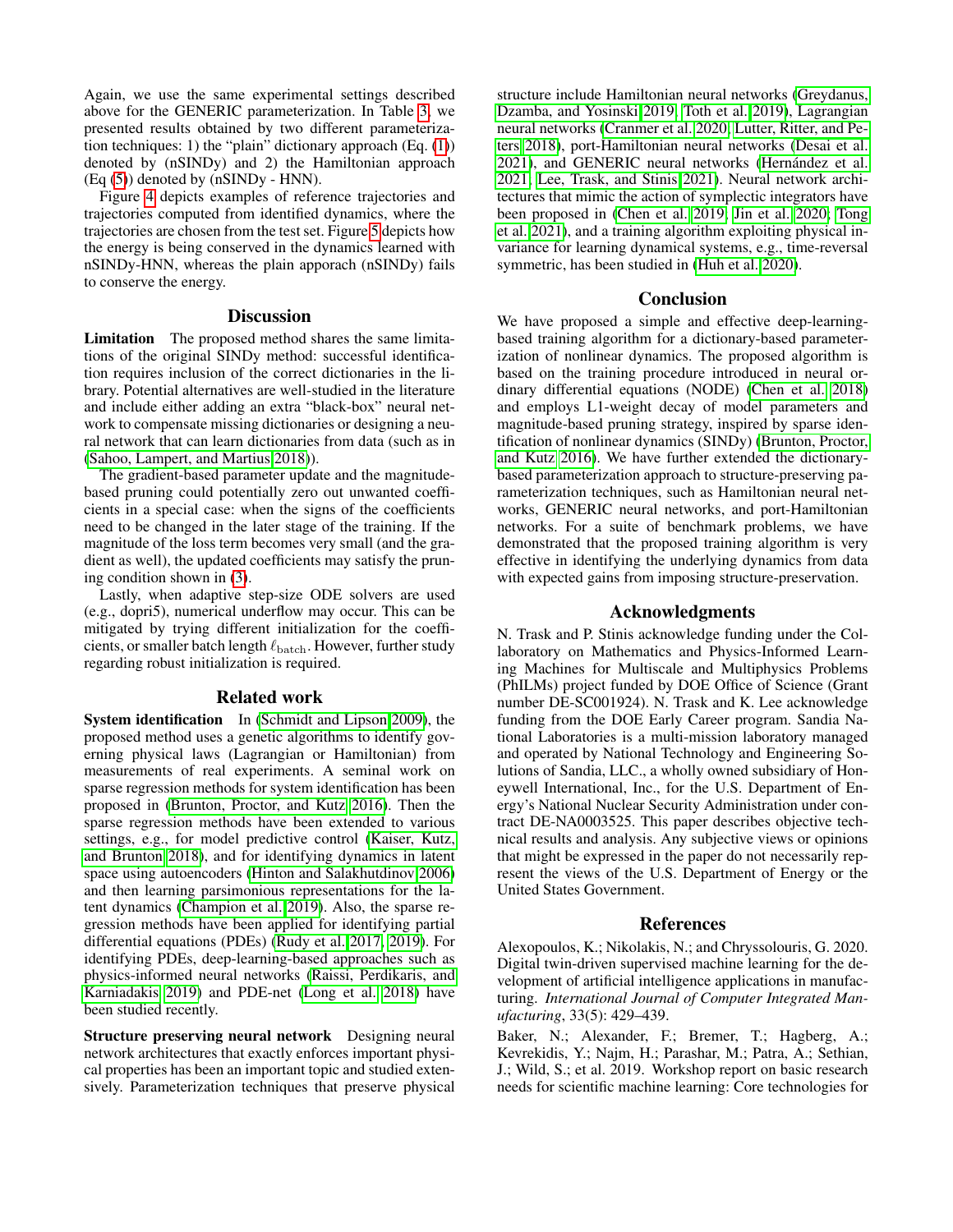artificial intelligence. Technical report, USDOE Office of Science (SC), Washington, DC (United States).

<span id="page-7-15"></span>Bertalan, T.; Dietrich, F.; Mezić, I.; and Kevrekidis, I. G. 2019. On learning Hamiltonian systems from data. *Chaos: An Interdisciplinary Journal of Nonlinear Science*, 29(12): 121107.

<span id="page-7-18"></span>Brunton, S. L.; Proctor, J. L.; and Kutz, J. N. 2016. Discovering governing equations from data by sparse identification of nonlinear dynamical systems. *Proceedings of the National Academy of Sciences*, 113(15): 3932–3937.

<span id="page-7-28"></span>Champion, K.; Lusch, B.; Kutz, J. N.; and Brunton, S. L. 2019. Data-driven discovery of coordinates and governing equations. *Proceedings of the National Academy of Sciences*, 116(45): 22445–22451.

<span id="page-7-14"></span>Chen, R.; and Tao, M. 2021. Data-driven Prediction of General Hamiltonian Dynamics via Learning Exactly-Symplectic Maps. *arXiv preprint arXiv:2103.05632*.

<span id="page-7-19"></span>Chen, R. T.; Rubanova, Y.; Bettencourt, J.; and Duvenaud, D. 2018. Neural ordinary differential equations. In *Proceedings of the 32nd International Conference on Neural Information Processing Systems*, 6572–6583.

<span id="page-7-4"></span>Chen, W.; Wang, Q.; Hesthaven, J. S.; and Zhang, C. 2021. Physics-informed machine learning for reduced-order modeling of nonlinear problems. *Journal of Computational Physics*, 110666.

<span id="page-7-12"></span>Chen, Z.; Zhang, J.; Arjovsky, M.; and Bottou, L. 2019. Symplectic Recurrent Neural Networks. In *International Conference on Learning Representations*.

<span id="page-7-10"></span>Cranmer, M.; Greydanus, S.; Hoyer, S.; Battaglia, P.; Spergel, D.; and Ho, S. 2020. Lagrangian Neural Networks. In *ICLR 2020 Workshop on Integration of Deep Neural Models and Differential Equations*.

<span id="page-7-16"></span>Desai, S.; Mattheakis, M.; Sondak, D.; Protopapas, P.; and Roberts, S. 2021. Port-Hamiltonian Neural Networks for Learning Explicit Time-Dependent Dynamical Systems. *arXiv preprint arXiv:2107.08024*.

<span id="page-7-22"></span>Dormand, J. R.; and Prince, P. J. 1980. A family of embedded Runge-Kutta formulae. *Journal of computational and applied mathematics*, 6(1): 19–26.

<span id="page-7-2"></span>Ghnatios, C.; Alfaro, I.; Gonzalez, D.; Chinesta, F.; and ´ Cueto, E. 2019. Data-driven generic modeling of poroviscoelastic materials. *Entropy*, 21(12): 1165.

<span id="page-7-25"></span>Greydanus, S.; Dzamba, M.; and Yosinski, J. 2019. Hamiltonian Neural Networks. In Wallach, H. M.; Larochelle, H.; Beygelzimer, A.; d'Alché-Buc, F.; Fox, E. B.; and Garnett, R., eds., *Advances in Neural Information Processing Systems 32*, 15353–15363.

<span id="page-7-8"></span>Hairer, E.; Hochbruck, M.; Iserles, A.; and Lubich, C. 2006. Geometric numerical integration. *Oberwolfach Reports*, 3(1): 805–882.

<span id="page-7-17"></span>Hernández, Q.; Badías, A.; González, D.; Chinesta, F.; and Cueto, E. 2021. Structure-preserving neural networks. *Journal of Computational Physics*, 426: 109950.

<span id="page-7-27"></span>Hinton, G. E.; and Salakhutdinov, R. R. 2006. Reducing the dimensionality of data with neural networks. *science*, 313(5786): 504–507.

<span id="page-7-30"></span>Huh, I.; Yang, E.; Hwang, S. J.; and Shin, J. 2020. Time-Reversal Symmetric ODE Network. *Advances in Neural Information Processing Systems*, 33.

<span id="page-7-13"></span>Jin, P.; Zhang, Z.; Zhu, A.; Tang, Y.; and Karniadakis, G. E. 2020. SympNets: Intrinsic structure-preserving symplectic networks for identifying Hamiltonian systems. *Neural Networks*, 132: 166–179.

<span id="page-7-26"></span>Kaiser, E.; Kutz, J. N.; and Brunton, S. L. 2018. Sparse identification of nonlinear dynamics for model predictive control in the low-data limit. *Proceedings of the Royal Society A*, 474(2219): 20180335.

<span id="page-7-1"></span>Karapiperis, K.; Stainier, L.; Ortiz, M.; and Andrade, J. 2021. Data-driven multiscale modeling in mechanics. *Journal of the Mechanics and Physics of Solids*, 147: 104239.

<span id="page-7-6"></span>Karniadakis, G. E.; Kevrekidis, I. G.; Lu, L.; Perdikaris, P.; Wang, S.; and Yang, L. 2021. Physics-informed machine learning. *Nature Reviews Physics*, 3(6): 422–440.

<span id="page-7-21"></span>Kingma, D. P.; and Ba, J. 2015. Adam: A Method for Stochastic Optimization. In *3rd International Conference on Learning Representations, ICLR*.

<span id="page-7-5"></span>Lee, K.; and Carlberg, K. T. 2021. Deep Conservation: A Latent-Dynamics Model for Exact Satisfaction of Physical Conservation Laws. In *Proceedings of the AAAI Conference on Artificial Intelligence*, volume 35, 277–285.

<span id="page-7-7"></span>Lee, K.; Trask, N. A.; and Stinis, P. 2021. Machine learning structure preserving brackets for forecasting irreversible processes. *arXiv preprint arXiv:2106.12619*.

<span id="page-7-23"></span>Liu, Y.; Kutz, J. N.; and Brunton, S. L. 2020. Hierarchical deep learning of multiscale differential equation timesteppers. *arXiv preprint arXiv:2008.09768*.

<span id="page-7-29"></span>Long, Z.; Lu, Y.; Ma, X.; and Dong, B. 2018. Pde-net: Learning pdes from data. In *International Conference on Machine Learning*, 3208–3216. PMLR.

<span id="page-7-11"></span>Lutter, M.; Ritter, C.; and Peters, J. 2018. Deep Lagrangian Networks: Using Physics as Model Prior for Deep Learning. In *International Conference on Learning Representations*.

<span id="page-7-9"></span>Marsden, J. E.; and Ratiu, T. S. 1995. Introduction to mechanics and symmetry. *Physics Today*, 48(12): 65.

<span id="page-7-3"></span>Masi, F.; Stefanou, I.; Vannucci, P.; and Maffi-Berthier, V. 2021. Thermodynamics-based Artificial Neural Networks for constitutive modeling. *Journal of the Mechanics and Physics of Solids*, 147: 104277.

<span id="page-7-24"></span>Oettinger, H. C. 2014. Irreversible dynamics, Onsager– Casimir symmetry, and an application to turbulence. *Physical Review E*, 90(4): 042121.

<span id="page-7-20"></span>Paszke, A.; Gross, S.; Massa, F.; Lerer, A.; Bradbury, J.; Chanan, G.; Killeen, T.; Lin, Z.; Gimelshein, N.; Antiga, L.; Desmaison, A.; Köpf, A.; Yang, E.; DeVito, Z.; Raison, M.; Tejani, A.; Chilamkurthy, S.; Steiner, B.; Fang, L.; Bai, J.; and Chintala, S. 2019. PyTorch: An Imperative Style, High-Performance Deep Learning Library. In *Advances in Neural Information Processing Systems 32*, 8024–8035.

<span id="page-7-0"></span>Patel, R. G.; Manickam, I.; Trask, N. A.; Wood, M. A.; Lee, M.; Tomas, I.; and Cyr, E. C. 2020. Thermodynamically consistent physics-informed neural networks for hyperbolic systems. *arXiv preprint arXiv:2012.05343*.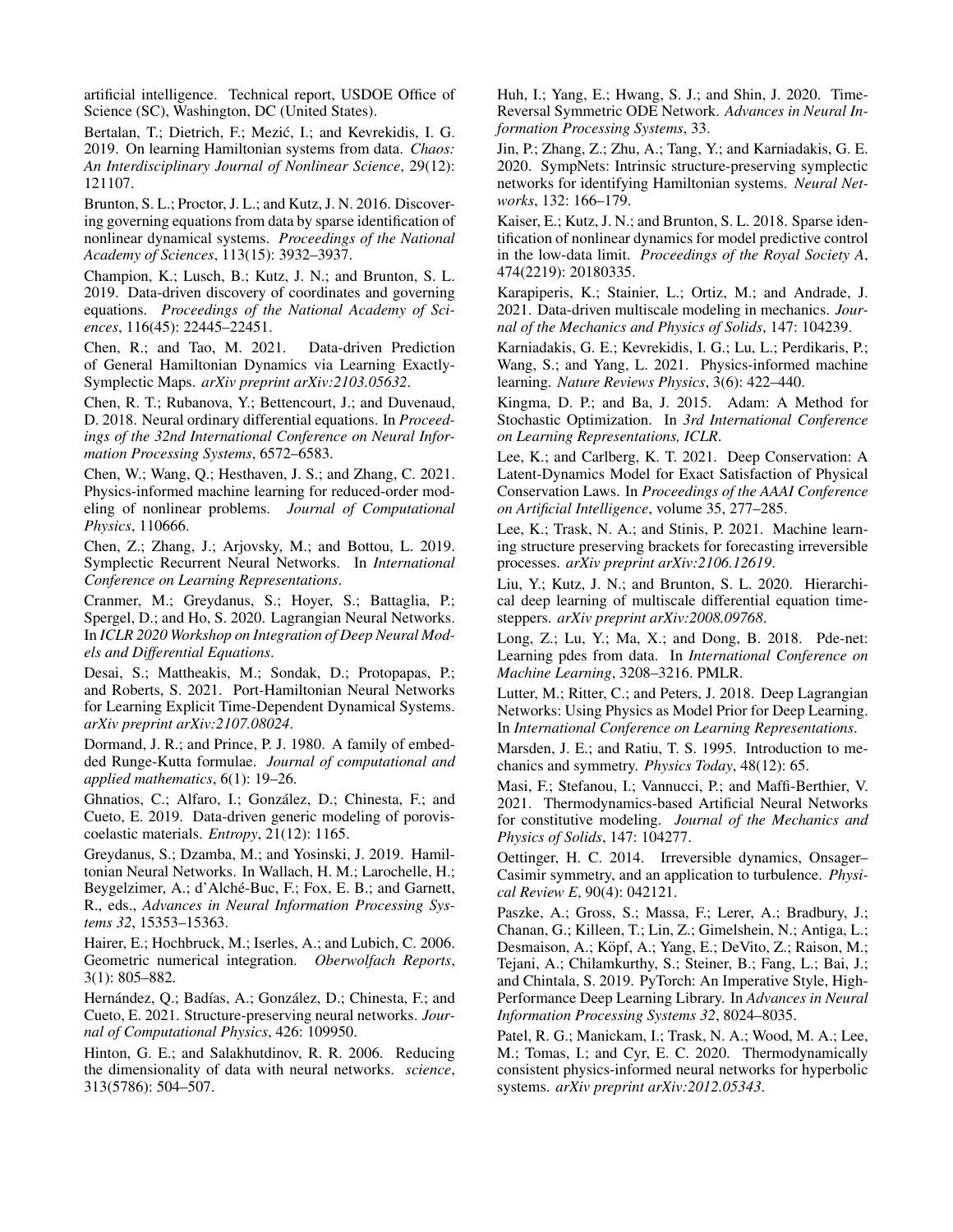<span id="page-8-16"></span>Raissi, M.; Perdikaris, P.; and Karniadakis, G. E. 2019. Physics-informed neural networks: A deep learning framework for solving forward and inverse problems involving nonlinear partial differential equations. *Journal of Computational Physics*, 378: 686–707.

<span id="page-8-4"></span>Rohrhofer, F. M.; Posch, S.; and Geiger, B. C. 2021. On the Pareto Front of Physics-Informed Neural Networks. *arXiv preprint arXiv:2105.00862*.

<span id="page-8-15"></span>Rudy, S.; Alla, A.; Brunton, S. L.; and Kutz, J. N. 2019. Data-driven identification of parametric partial differential equations. *SIAM Journal on Applied Dynamical Systems*, 18(2): 643–660.

<span id="page-8-14"></span>Rudy, S. H.; Brunton, S. L.; Proctor, J. L.; and Kutz, J. N. 2017. Data-driven discovery of partial differential equations. *Science Advances*, 3(4): e1602614.

<span id="page-8-12"></span>Sahoo, S.; Lampert, C.; and Martius, G. 2018. Learning equations for extrapolation and control. In *International Conference on Machine Learning*, 4442–4450. PMLR.

<span id="page-8-13"></span>Schmidt, M.; and Lipson, H. 2009. Distilling free-form natural laws from experimental data. *science*, 324(5923): 81–85.

<span id="page-8-11"></span>Shang, X.; and Öttinger, H. C. 2020. Structure-preserving integrators for dissipative systems based on reversible– irreversible splitting. *Proceedings of the Royal Society A*, 476(2234): 20190446.

<span id="page-8-10"></span>Tibshirani, R. 1996. Regression shrinkage and selection via the Lasso. *Journal of the Royal Statistical Society: Series B (Methodological)*, 58(1): 267–288.

<span id="page-8-6"></span>Tong, Y.; Xiong, S.; He, X.; Pan, G.; and Zhu, B. 2021. Symplectic neural networks in Taylor series form for Hamiltonian systems. *Journal of Computational Physics*, 110325.

<span id="page-8-5"></span>Toth, P.; Rezende, D. J.; Jaegle, A.; Racanière, S.; Botev, A.; and Higgins, I. 2019. Hamiltonian Generative Networks. In *International Conference on Learning Representations*.

<span id="page-8-2"></span>Trask, N.; Huang, A.; and Hu, X. 2020. Enforcing exact physics in scientific machine learning: a data-driven exterior calculus on graphs. *arXiv preprint arXiv:2012.11799*.

<span id="page-8-0"></span>Wan, Z. Y.; Vlachas, P.; Koumoutsakos, P.; and Sapsis, T. 2018. Data-assisted reduced-order modeling of extreme events in complex dynamical systems. *PloS one*, 13(5): e0197704.

<span id="page-8-3"></span>Wang, S.; Teng, Y.; and Perdikaris, P. 2020. Understanding and mitigating gradient pathologies in physics-informed neural networks. *arXiv preprint arXiv:2001.04536*.

<span id="page-8-1"></span>Wu, J.-L.; Xiao, H.; and Paterson, E. 2018. Physicsinformed machine learning approach for augmenting turbulence models: A comprehensive framework. *Physical Review Fluids*, 3(7): 074602.

<span id="page-8-8"></span>Yu, H.; Tian, X.; Li, Q.; et al. 2020. OnsagerNet: Learning Stable and Interpretable Dynamics using a Generalized Onsager Principle. *arXiv preprint arXiv:2009.02327*.

<span id="page-8-9"></span>Zhong, Y. D.; Dey, B.; and Chakraborty, A. 2020. Dissipative symoden: Encoding Hamiltonian dynamics with dissipation and control into deep learning. *arXiv preprint arXiv:2002.08860*.

<span id="page-8-7"></span>Zhong, Y. D.; Dey, B.; and Chakraborty, A. 2021. Benchmarking Energy-Conserving Neural Networks for Learning Dynamics from Data. In *Learning for Dynamics and Control*, 1218–1229. PMLR.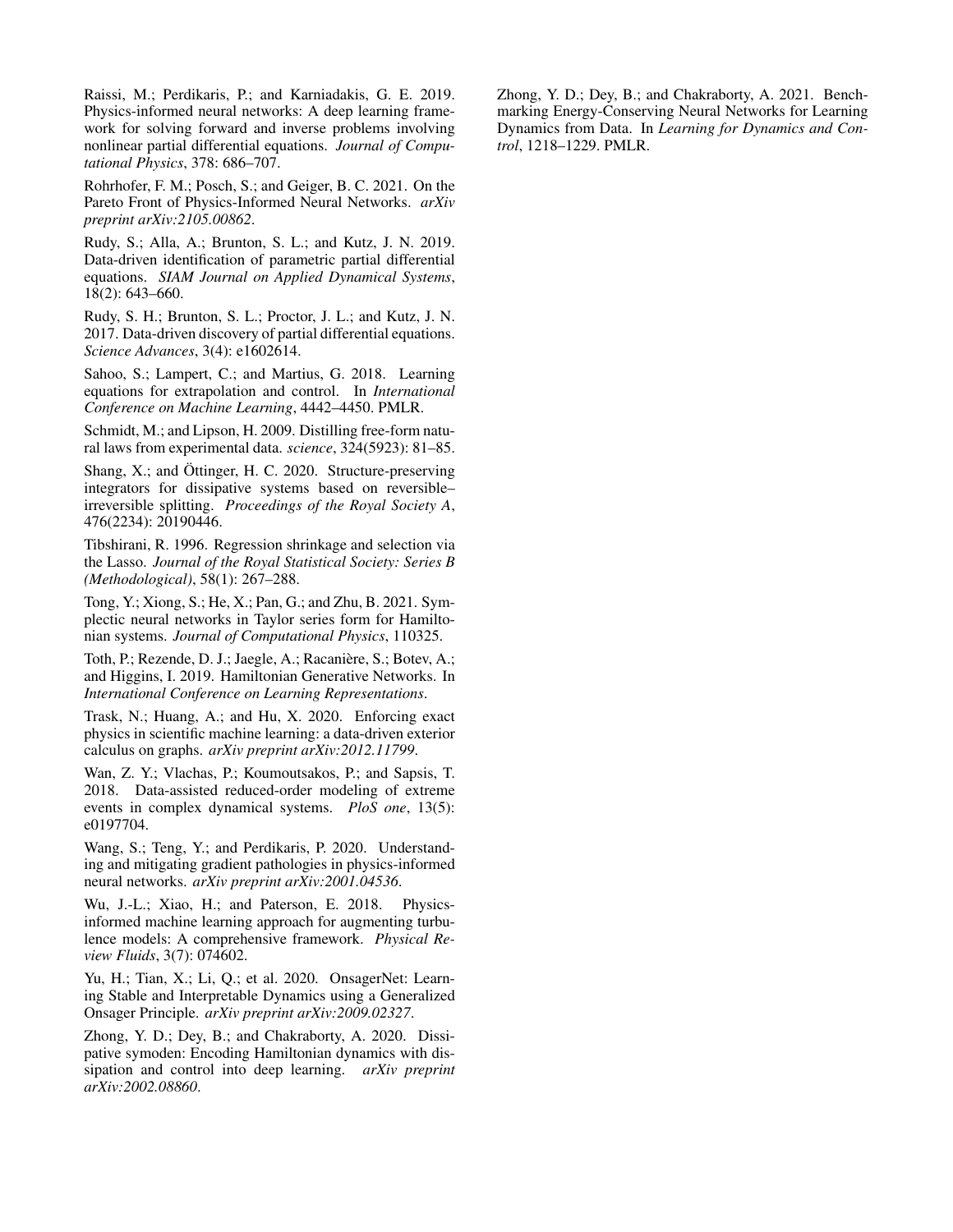## Training without pruning

<span id="page-9-0"></span>Tables [4](#page-9-0) and [5](#page-9-1) report the coefficients learned by training without the pruning-strategy. Although the algorithm successfully finds the significant coefficients, it fails to zero out the coefficients of the small contributions.

|                  | Hyperbolic            |                  |                            | Cubic oscillator | Van der Pol                  |                 |
|------------------|-----------------------|------------------|----------------------------|------------------|------------------------------|-----------------|
|                  | $\dot{x} = -0.05x$    |                  | $\dot{x} = -0.1x^3 + 2y^3$ |                  | $\dot{x} = 1y$               |                 |
|                  | $\dot{y} = 1x^2 - 1y$ |                  | $\dot{y} = -2x^3 - 0.1y^3$ |                  | $\dot{y} = -1x + 2y - 2x^2y$ |                 |
|                  | $\dot{x}$             | $\boldsymbol{u}$ | $\boldsymbol{x}$           | $\boldsymbol{y}$ | $\dot{x}$                    |                 |
|                  | $-4.0265e-04$         | $-1.5801e-04$    | $-1.1837e-04$              | $-1.9252e-04$    | 7.6617e-04                   | $-4.6053e-04$   |
| $\boldsymbol{x}$ | $-4.8321e-02$         | $6.7640e-04$     | $-3.8775e-04$              | 2.1818e-05       | $-4.3242e-04$                | $-9.9930e-01$   |
| $\mathcal{Y}$    | 2.2759e-05            | $-9.9818e-01$    | 3.4231e-04                 | 5.1497e-04       | $1.0002e+00$                 | $1.9997e+00$    |
| $x^2$            | 1.1598e-04            | $1.0021e+00$     | 8.5114e-04                 | $-1.0675e-04$    | $-4.3595e-06$                | $-2.6983e-04$   |
| xy               | $-9.0811e-04$         | 1.3638e-03       | 3.9183e-04                 | $-1.0255e-04$    | 1.3413e-03                   | 1.3681e-04      |
| $y^2$            | $-9.9513e-04$         | 1.2584e-03       | 4.7589e-04                 | $-3.6600e-04$    | 8.9859e-04                   | $-5.9787e-04$   |
| $x^3$            | 2.3237e-03            | $-1.3569e-03$    | $-9.9985e-02$              | $-2.0003e+00$    | $6.0941e-0.5$                | $-5.1159e-05$   |
| $x^2y$           | $-7.3889e-04$         | 1.1560e-03       | $-8.8203e-04$              | 8.3778e-04       | 1.6378e-04                   | $-2.0006e + 00$ |
| $xy^2$           | $-3.7055e-04$         | 3.2972e-04       | $-3.6603e-04$              | $-6.3260e-04$    | 3.8560e-04                   | 3.5658e-04      |
| $y^3$            | $-2.8758e-03$         | 3.6145e-04       | $2.0003e+00$               | $-1.0056e-01$    | 1.3837e-04                   | 6.8370e-05      |

<span id="page-9-1"></span>Table 4: [Hyperbolic, cubic oscillator, and Van der Pol problems] The coefficients learned by nSINDy via training without the magnitude-based pruning strategy.

|                                                   | Hopf bifurcation                      |               |               |                | Lorenz                     |               |               |
|---------------------------------------------------|---------------------------------------|---------------|---------------|----------------|----------------------------|---------------|---------------|
|                                                   | $\dot{x} = 1x\mu + 1y - 1x^3 - 1xy^2$ |               |               |                | $\dot{x} = -10x + 10y$     |               |               |
|                                                   | $\dot{y} = 1y\mu - 1x - 1x^2y - 1y^3$ |               |               |                | $\dot{y} = 28x - 1xz - 1y$ |               |               |
|                                                   | $\dot{\mu}=0$                         |               |               |                | $\dot{z} = 1xy - 8/3z$     |               |               |
|                                                   | $\dot{x}$                             | $\dot{y}$     | $\mu$         |                | ż.                         | $\dot{y}$     | $\dot{z}$     |
| $\overline{1}$                                    | $-7.7859e-05$                         | $-5.4043e-05$ | 7.5873e-05    | 1              | 5.1030e-07                 | $-5.2767e-07$ | 8.4725e-07    |
| $\boldsymbol{x}$                                  | $-9.0900e-05$                         | $-1.0005e+00$ | $-2.7873e-04$ | $\overline{x}$ | 5.6920e-01                 | $1.1720e+01$  | $-3.6492e-07$ |
| $\boldsymbol{y}$                                  | 9.9948e-01                            | $-1.6792e-04$ | $-3.3130e-04$ | $\overline{y}$ | $4.5274e+00$               | $7.2215e+00$  | 1.4872e-07    |
| $\mu$                                             | $-2.5933e-04$                         | 5.7727e-04    | 4.2798e-04    | $\tilde{z}$    | 5.4791e-07                 | $-3.4551e-06$ | $-2.6812e+00$ |
| $x^2$                                             | $-3.8502e-04$                         | 7.2785e-04    | $-2.8368e-04$ | $x^2$          | $-1.7573e-06$              | 1.7074e-06    | 1.4821e-02    |
| xy                                                | 1.6046e-03                            | $-4.7278e-05$ | 1.6167e-03    | xy             | $-1.4202e-06$              | 1.6468e-06    | 9.6046e-01    |
|                                                   | 9.9672e-01                            | $-3.5927e-04$ | $-5.1250e-04$ | xz             | $-9.4857e-01$              | 4.6996e-01    | $-3.5173e-06$ |
| $\frac{x\mu}{y^2}$                                | 3.8864e-04                            | 3.1930e-04    | $-2.0894e-04$ | $y^2$          | $-1.5292e-06$              | 8.3760e-06    | 1.6890e-02    |
|                                                   | $-4.5870e-04$                         | 9.9483e-01    | $-8.0084e-04$ | yz             | 4.5105e-01                 | $-6.7203e-01$ | $-8.0195e-06$ |
| $\frac{y\mu}{\mu^2}$ $x^3$                        | 2.6971e-04                            | 5.6016e-04    | 2.3888e-04    | $z^2$          | $-8.3810e-05$              | 1.1768e-04    | 2.0347e-03    |
|                                                   | $-9.9727e-01$                         | 1.3899e-05    | $-1.2669e-03$ | $x^3$          | $-5.9848e-02$              | 9.4702e-02    | $-8.1650e-07$ |
| $x^2y$                                            | $-2.1682e-03$                         | $-9.9460e-01$ | $-5.3697e-04$ | $x^2y$         | 6.0315e-02                 | $-8.9793e-02$ | $-4.1083e-06$ |
| $x^2\mu$                                          | $-2.4824e-04$                         | 5.5955e-04    | $-2.7237e-04$ | $x^2z$         | $-5.6009e-06$              | 5.7127e-06    | $-1.1296e-04$ |
| $xy^2$                                            | $-9.9607e-01$                         | $-1.2029e-03$ | $-4.7030e-04$ | $xy^2$         | $-1.9930e-02$              | 2.6786e-02    | 1.4347e-06    |
| $xy\mu$                                           | 5.4106e-04                            | 8.6669e-04    | $-8.0186e-04$ | xyz            | 1.1614e-05                 | $-1.3253e-05$ | 8.0456e-04    |
|                                                   | $-9.1186e-04$                         | 1.8879e-06    | $-1.3931e-04$ | $xz^2$         | 2.1789e-02                 | $-3.3973e-02$ | $-3.2658e-07$ |
| $\begin{array}{c}\n x \mu^2 \\ y^3\n \end{array}$ | 7.2948e-05                            | $-9.9499e-01$ | $-1.5385e-04$ | $y^3$          | 2.8419e-03                 | $-3.5977e-03$ | $-1.2999e-07$ |
|                                                   | 3.1669e-04                            | $-2.1393e-04$ | 1.0944e-03    | $y^2z$         | 4.1031e-07                 | -4.9989e-07   | $-3.6131e-04$ |
|                                                   | $-4.0919e-04$                         | $-5.7416e-04$ | 7.1154e-04    | $yz^2$         | $-8.8740e-03$              | 1.2924e-02    | 8.9630e-07    |
| $\frac{y^2\mu}{y\mu^2}$                           | 3.7226e-04                            | 1.8204e-04    | 9.8719e-05    | $z^3$          | 2.7687e-06                 | $-3.6289e-06$ | $-6.3774e-05$ |

Table 5: [Hopf bifurcation and Lorenz] The coefficients learned by nSINDy via training without the magnitude-based pruning strategy.

## Comparison with MLP

Figure depict time-instantaneous mean-squared errors measured between the ground truth trajectories and the trajectories computed from the learned dynamics functions,  $f_{\Theta}$ . We consider the two models: the black-box neural ODE models and the proposed SINDy models. For the SINDy models, we use the same experimental settings considered in Experimental results Section. For the black-box neural ODE models, we consider feed-forward neural networks consisting of four layers with 100 neurons in each layer with the hyperbolic Tangent nonlinear activation (Tanh). For training the both models, we use the same optimizer, Adamax, and use the same initial learning rate 0.01 with the same decay strategy (i.e., exponential decay with the multiplicative factor 0.9987). Both models are trained over 500 epochs and 2000 epochs, respectively, for the first four benchmark problems and the last benchmark problem, respectively.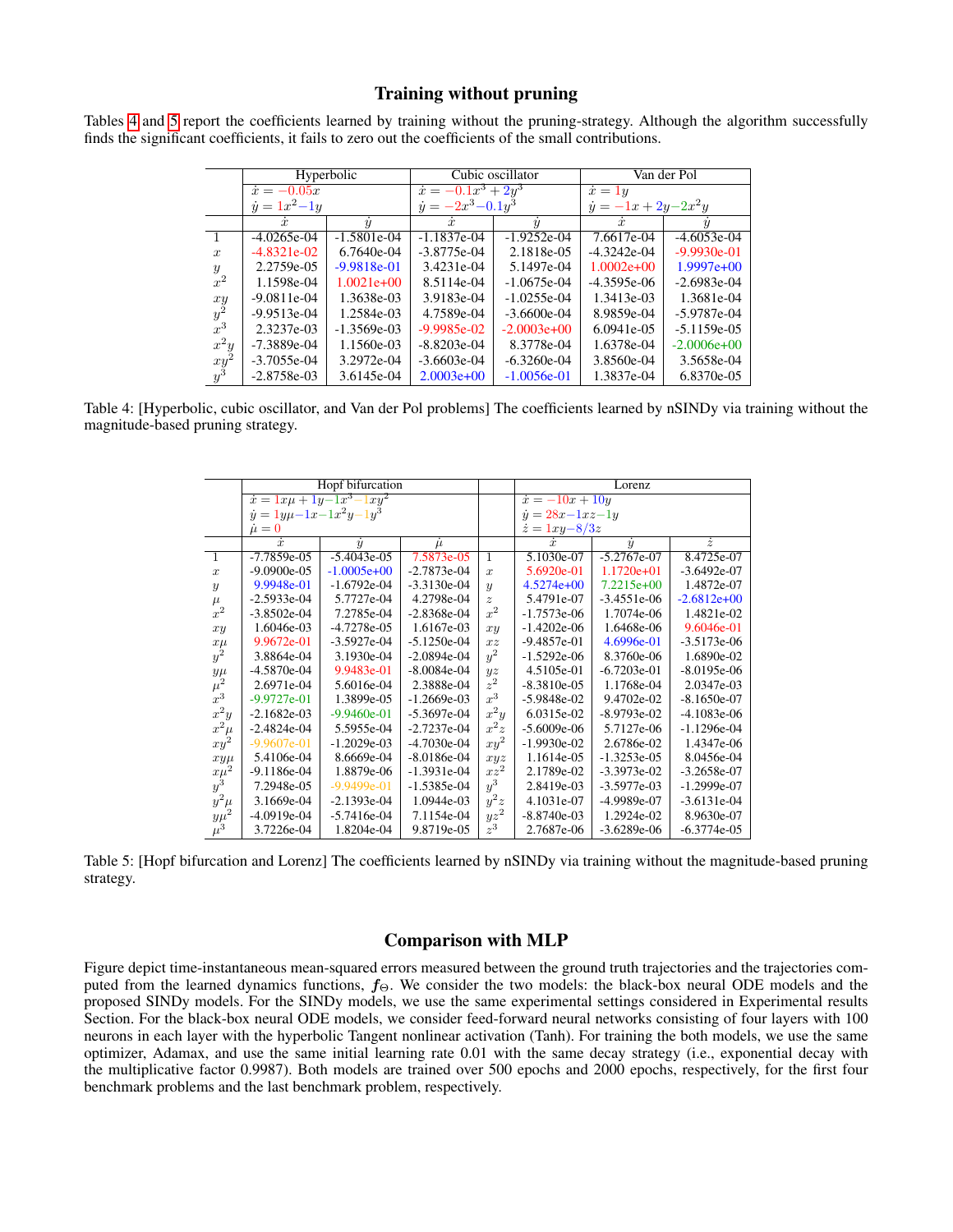

Figure 6: [nSINDy experiments] Time-instantaneous mean-squared errors. Two model are compared: the black-box neural ODE models (blue dashed lines) and the proposed neural SINDy model (red solid lines).

## Port-Hamiltonian structure preservation

Here, we consider the dictionary-based parameterization for the port-Hamiltonian systems. We follow the port-Hamilonian neural network formulation presented in [\(Desai et al. 2021\)](#page-7-16), which is written as:

$$
\begin{bmatrix} \frac{\mathrm{d}q}{\mathrm{d}t} \\ \frac{\mathrm{d}p}{\mathrm{d}t} \end{bmatrix} = \begin{bmatrix} -\frac{\partial \mathcal{H}_{\Theta}}{\partial p} \\ \frac{\partial \mathcal{H}_{\Theta}}{\partial q} \end{bmatrix} + \begin{bmatrix} 0 \\ N \frac{\partial \mathcal{H}_{\Theta}}{\partial p} \end{bmatrix} + \begin{bmatrix} 0 \\ F(t) \end{bmatrix},
$$

where  $\mathcal{H}_{\Theta}$  denotes the parameterized Hamiltonian function, N denotes the nonzero coefficient for a damping term, and  $F(t)$ denotes a time-dependent forcing. We consider the dictionary-type parameterization:

$$
\mathcal{H}_{\Theta} = (\pmb{\phi}(q, p)^{\mathsf{T}} \Xi)^{\mathsf{T}},
$$

set N to be a trainable coefficient, and assume that  $F(t)$  is known.

As in [\(Desai et al. 2021\)](#page-7-16), we consider the Duffing equation, where the Hamiltonian function is defined as

 $\mathbf{r}$ 

$$
\mathcal{H}(q,p) = \frac{p^2}{2m} + \alpha \frac{q^2}{2} + \beta \frac{q^4}{4}
$$

.

With the Hamiltonian, the Duffing equation considering the damping term and the forcing can be written as:

$$
\ddot{q} = -\alpha q - \beta q^3 + \gamma \sin(\omega t) - \delta \dot{q}.
$$